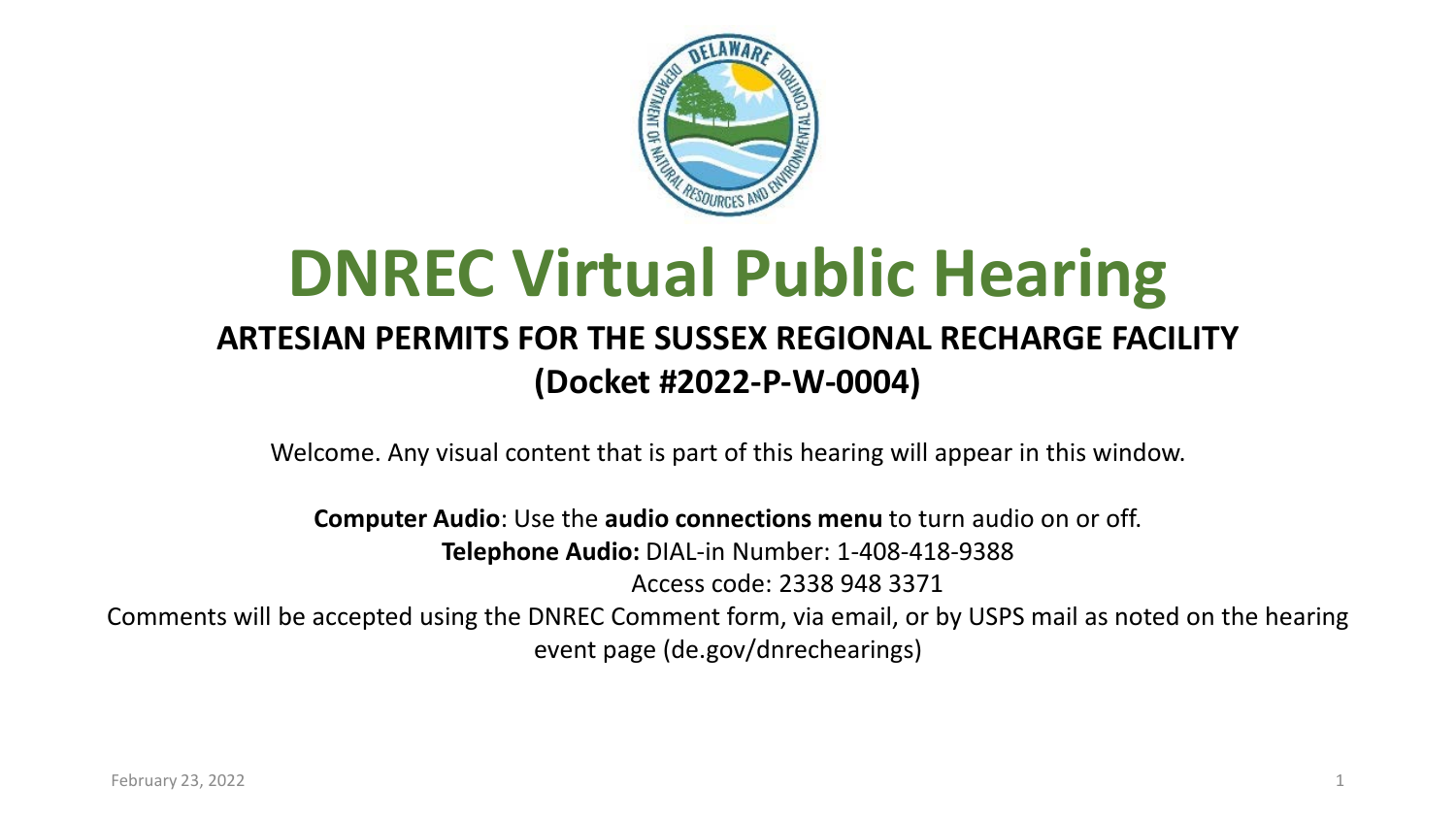## INTRODUCTION

- Artesian Wastewater Management, Inc. is currently authorized to operate and maintain the Artesian Northern Sussex Regional Water Recharge Facility (ANSRWRF), under State Permit 359288-02
- The facility has been renamed the Sussex Regional Recharge Facility (SRRF)
- Artesian envisioned a multiple phased approach to the Construction and Operations of this onsite wastewater treatment and disposal facility

o Construction and Operation of ANSRWRF was Phase 1

- DNREC has now received the Application for Phase 2 Construction of a new wastewater treatment system
- The purpose of this presentation is to provide an overview of the Application, and if approved, the proposed Construction and Amended Operations Permits

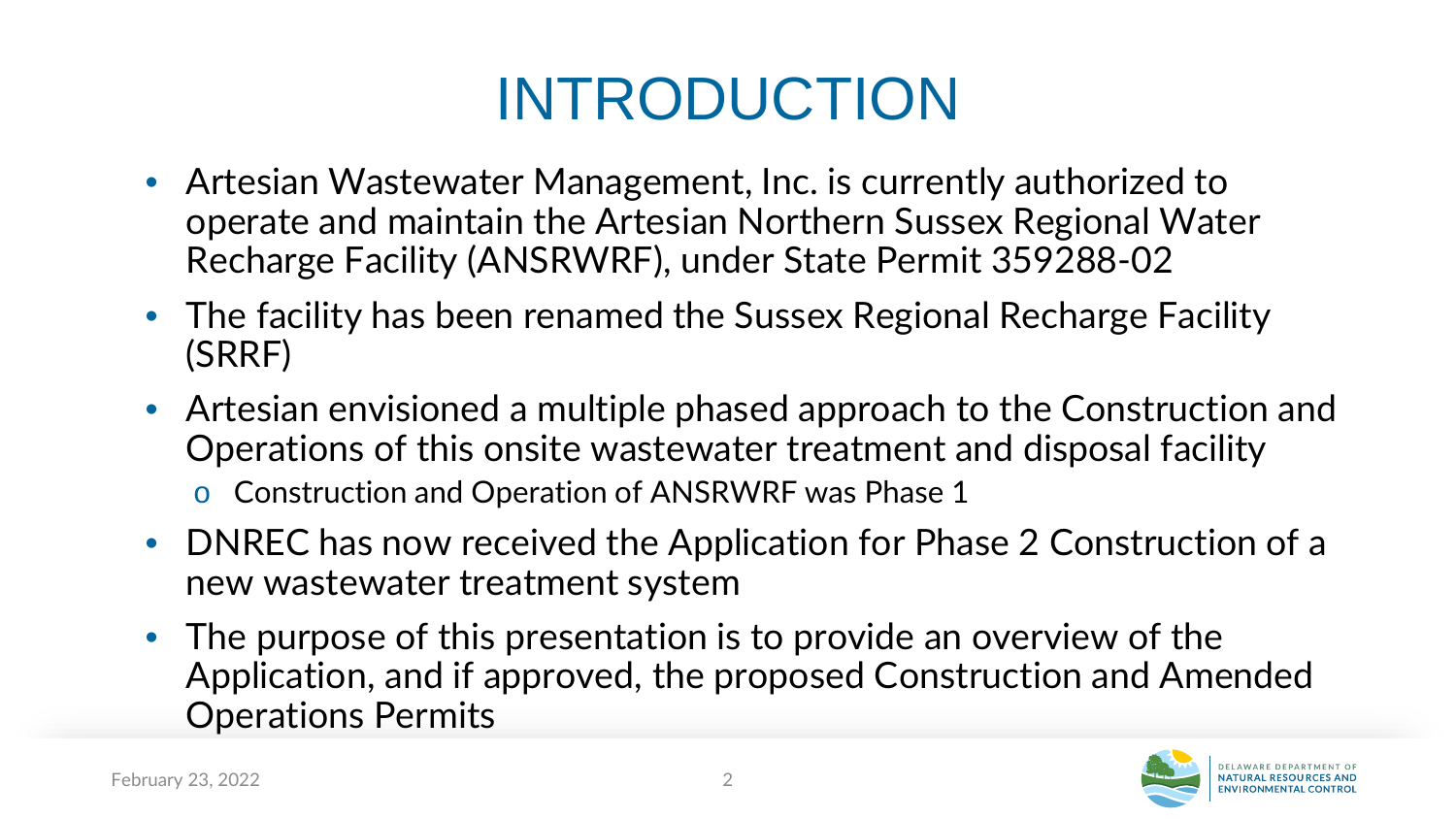#### Current Phase 1 Operations Permit State Permit 359288-02

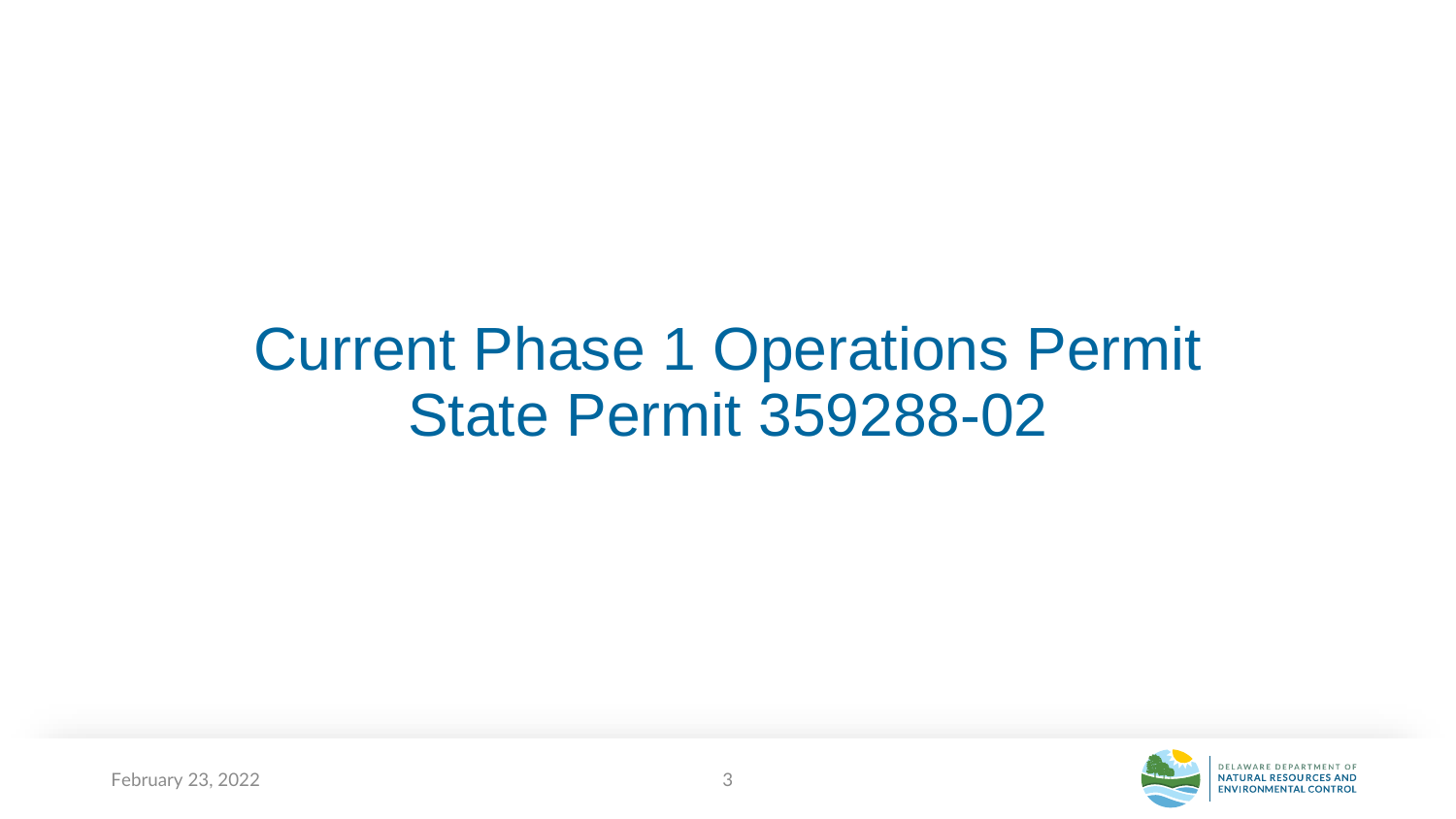- The facility is currently permitted to receive treated wastewater from Allen Harim Foods Harbeson Processing Facility's wastewater treatment system for storage prior to spray irrigation
- The average daily flow of treated effluent received at the current facility is 1.5 million gallons per day (MGD) with a peak flow of 2.0 MGD
- Treated effluent is stored in a synthetically lined lagoon prior to being discharged via spray irrigation to approximately 1,714 acres of agricultural fields located in Sussex County, Delaware
- The spray fields are privately owned agricultural land, under a lease held in perpetuity by Artesian
- The spray fields have been permanently placed in an Agricultural Preservation Easement by the Delaware Agricultural Lands Preservation Foundation
- Currently, treated effluent is authorized to be discharged via spray irrigation to Fields F and G
- Fields D and E are not yet permitted put are planned to receive treated effluent in the future

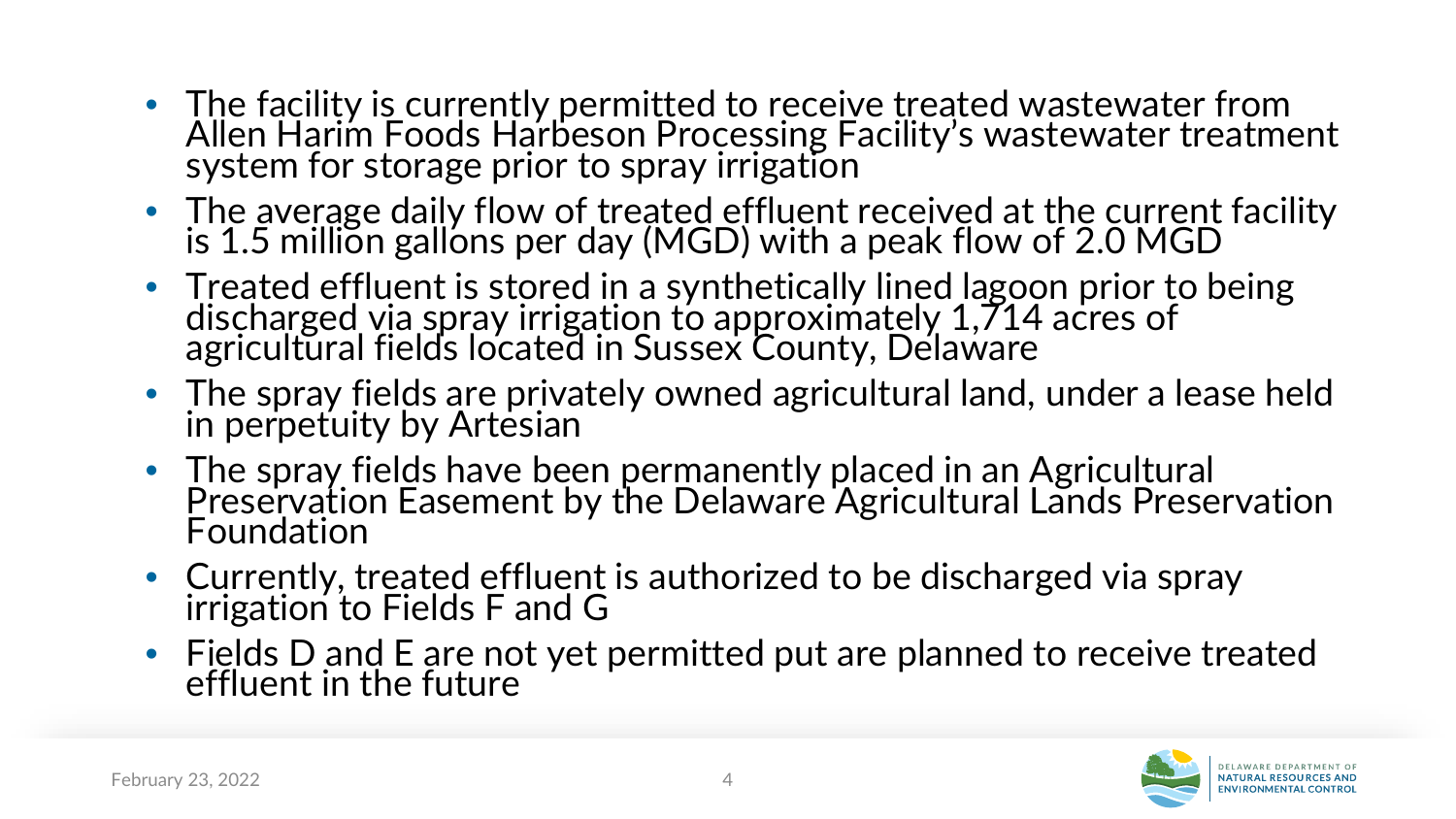

#### Legend

- Monitoring Wells
- Piezometers
- Lysimeters
- Surface Water Monitoring Locations ⊕

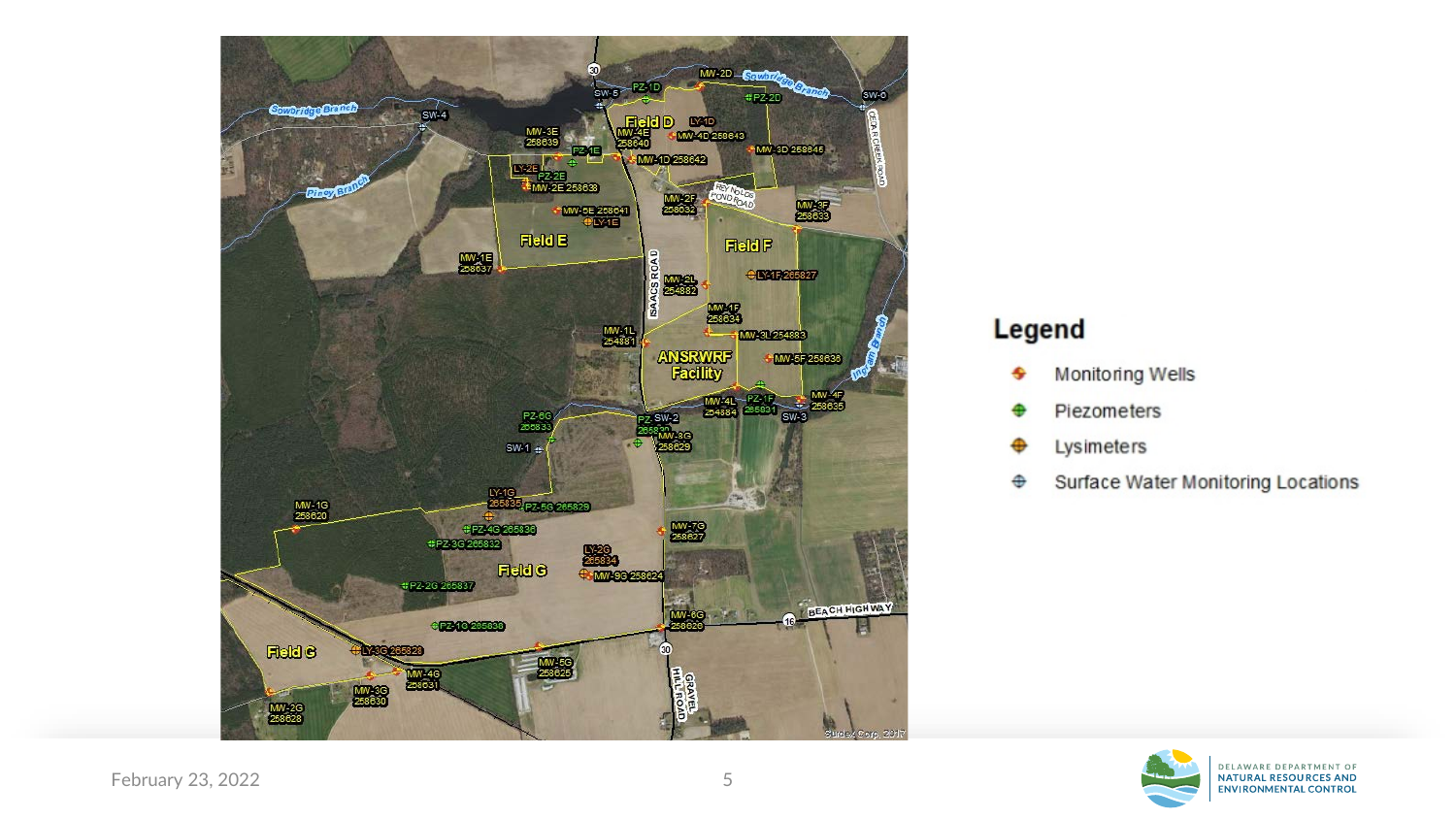#### Application for Phase 2 Construction Permit

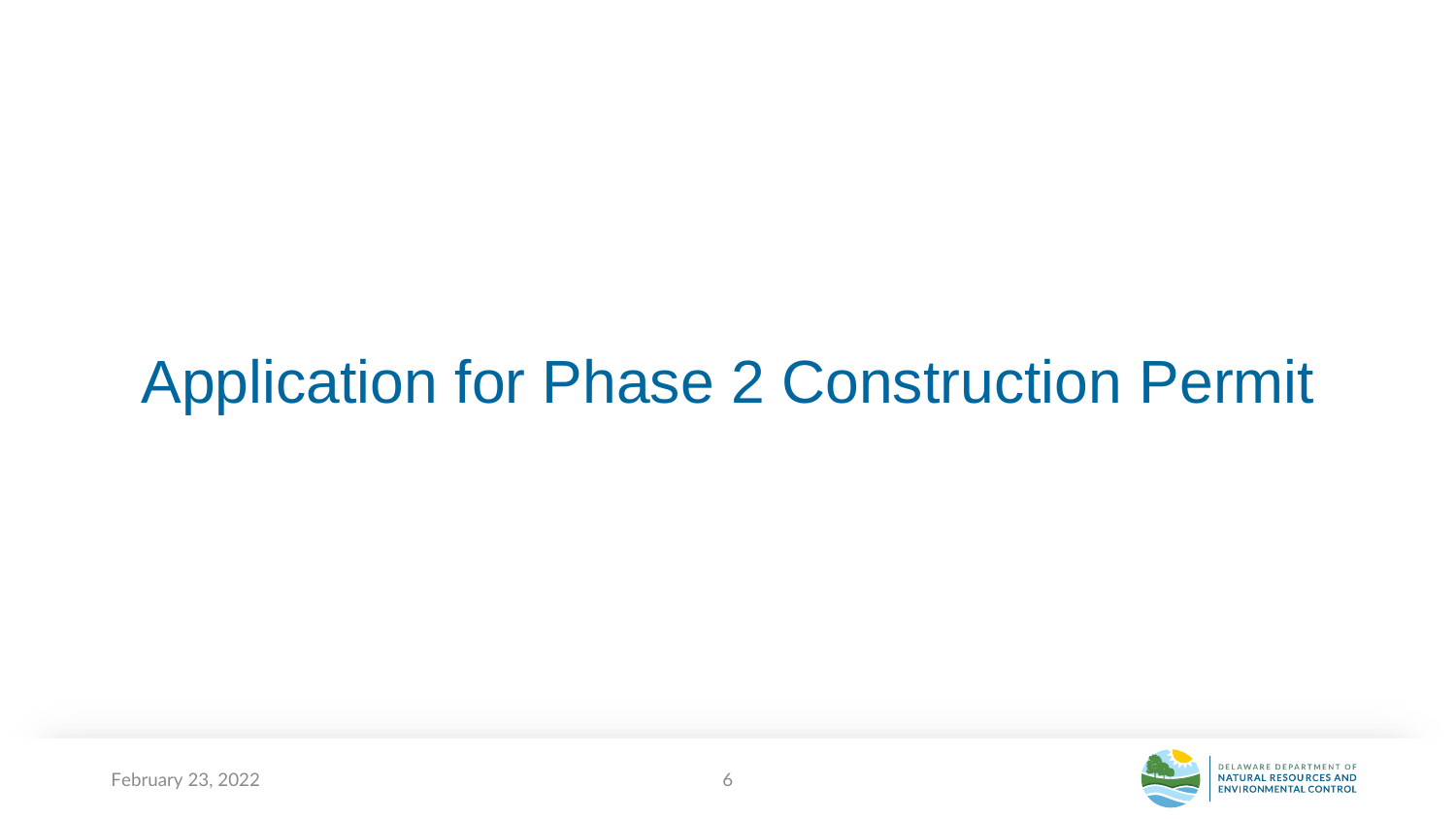- Application is for the proposed construction of a wastewater treatment system located on the same 75-acre site as the existing facility which is located south of Reynolds Pond Road, east of Route 30, north of Ingram Branch and Route 16, and west of Cedar Creek Road, Sussex County, Delaware
- The treatment system is designed to treat up to 625,000 gallons per day (GPD) of wastewater received from Artesian's wastewater service territories in Sussex County
- Construction would include:
	- o 3 million gallon (MG) combined equalization and off-spec water diversion lagoon
	- o Headworks consisting of screen and grit removal equipment
	- o Hybrid Bardenpho process treatment system
	- o Two Cloth Media Filters and Ultra-Violet Disinfection System
- Treated effluent from the new treatment system is proposed to be mixed with the treated effluent from Allen Harim's treatment system in the existing storage lagoon and discharged (via spray irrigation) to the agricultural fields previously permitted under Phase I

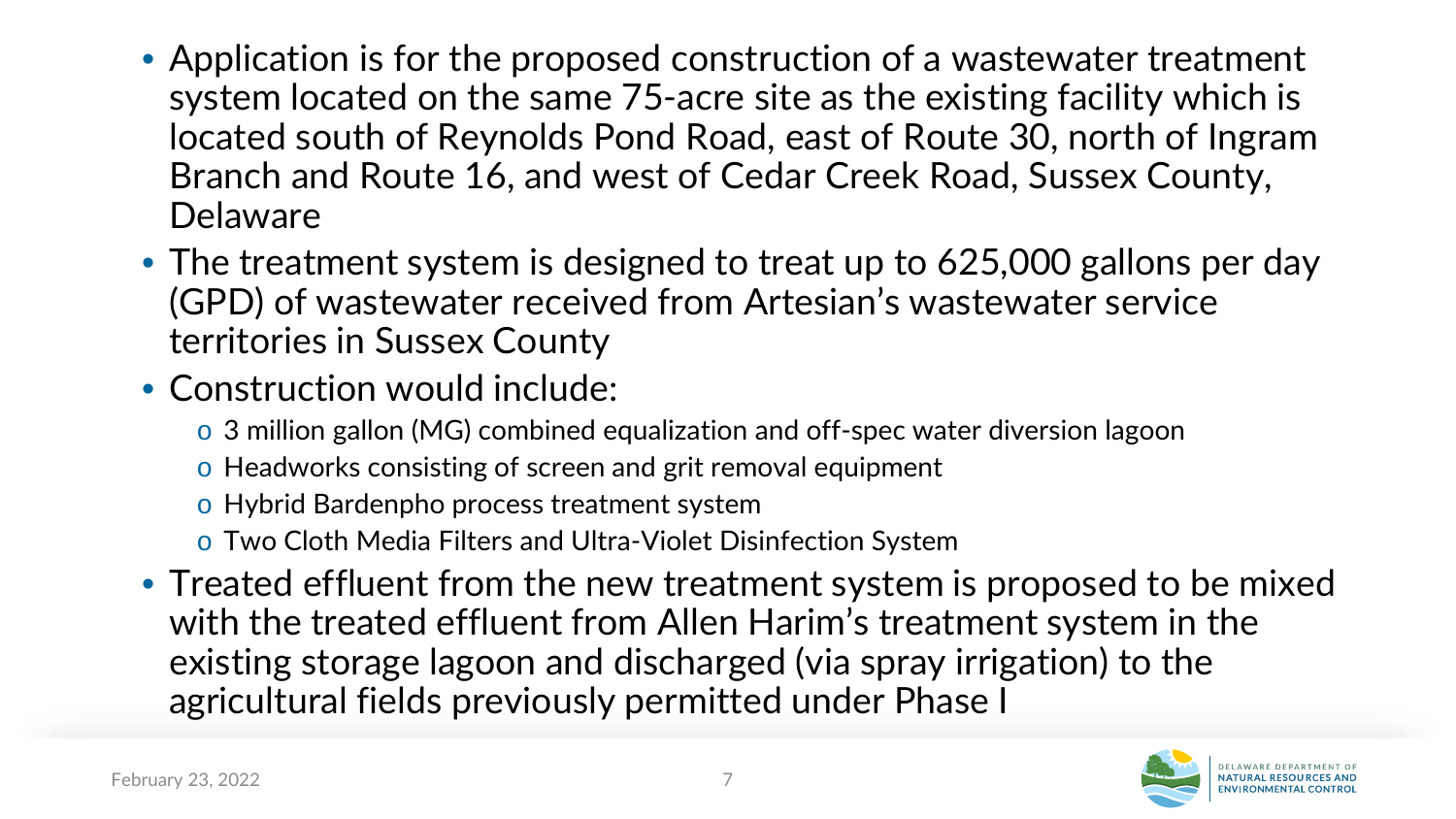#### Draft Phase 2 Construction Permit AND Draft Operations Permit Amendment

- If approved, the proposed Construction Permit and Operations Permit Amendment would be issued in accordance with the provisions of 7 Del. C. §6003 and 7 Del. Admin. C. §7101 Regulations Governing the Design, Installation, and Operation of On-Site Wastewater Treatment and Disposal Systems
- The permits would include effluent limitations, monitoring and reporting requirements, and other conditions designed to ensure the protection of public health and the environment

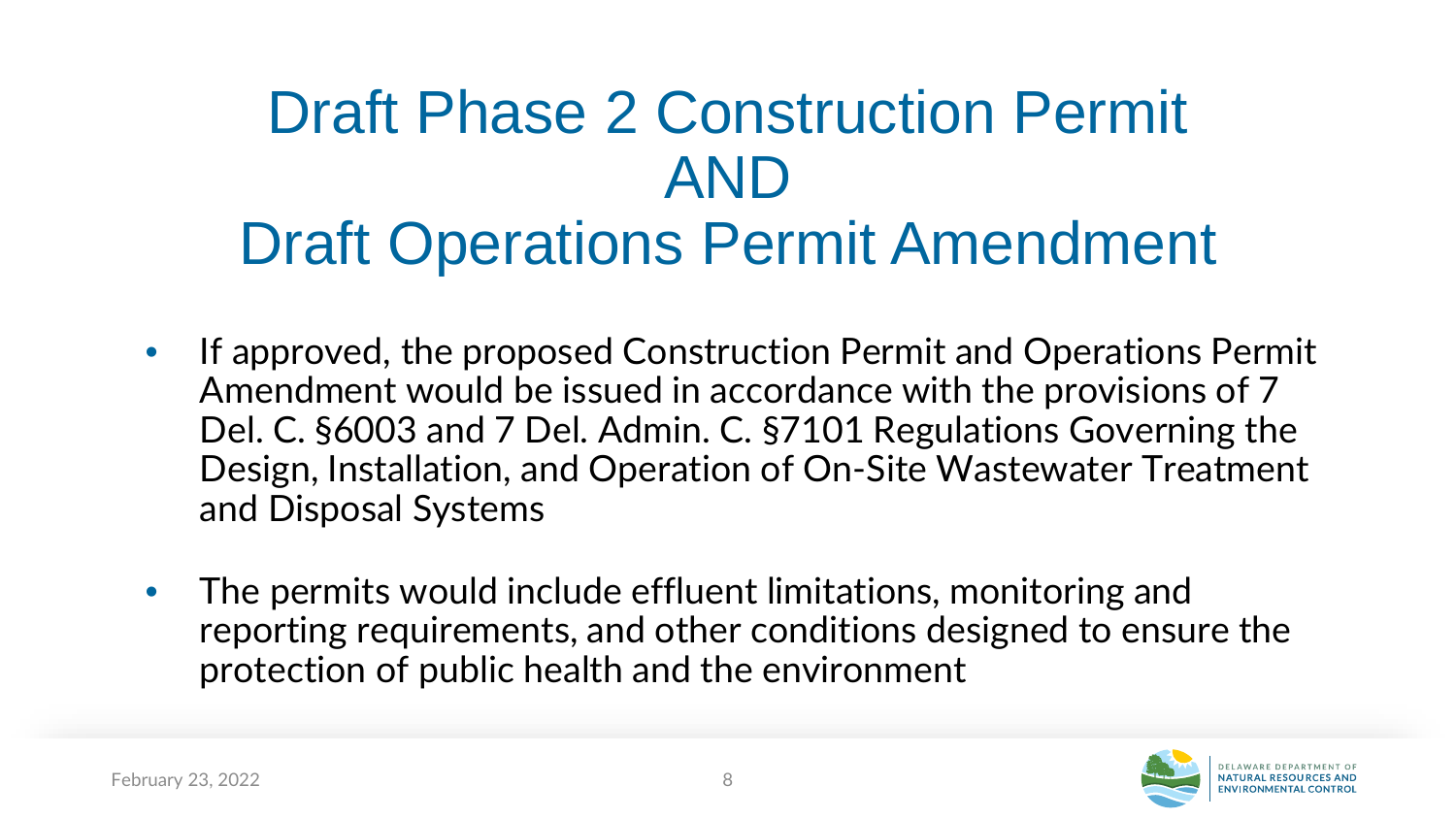#### Draft Construction Permit

- The draft Construction Permit proposes the following requirements:
	- oThe Permittee is required to notify the Department of the intent to initiate construction at least fifteen days prior to commencement
	- oAll systems shall be constructed/installed by a DNREC licensed Class E.4 system contractor
	- oProper construction or installation of the components of the treatment and disposal system shall be certified in writing by the design engineer and the manufacturer's representative prior to startup of the wastewater treatment and disposal system

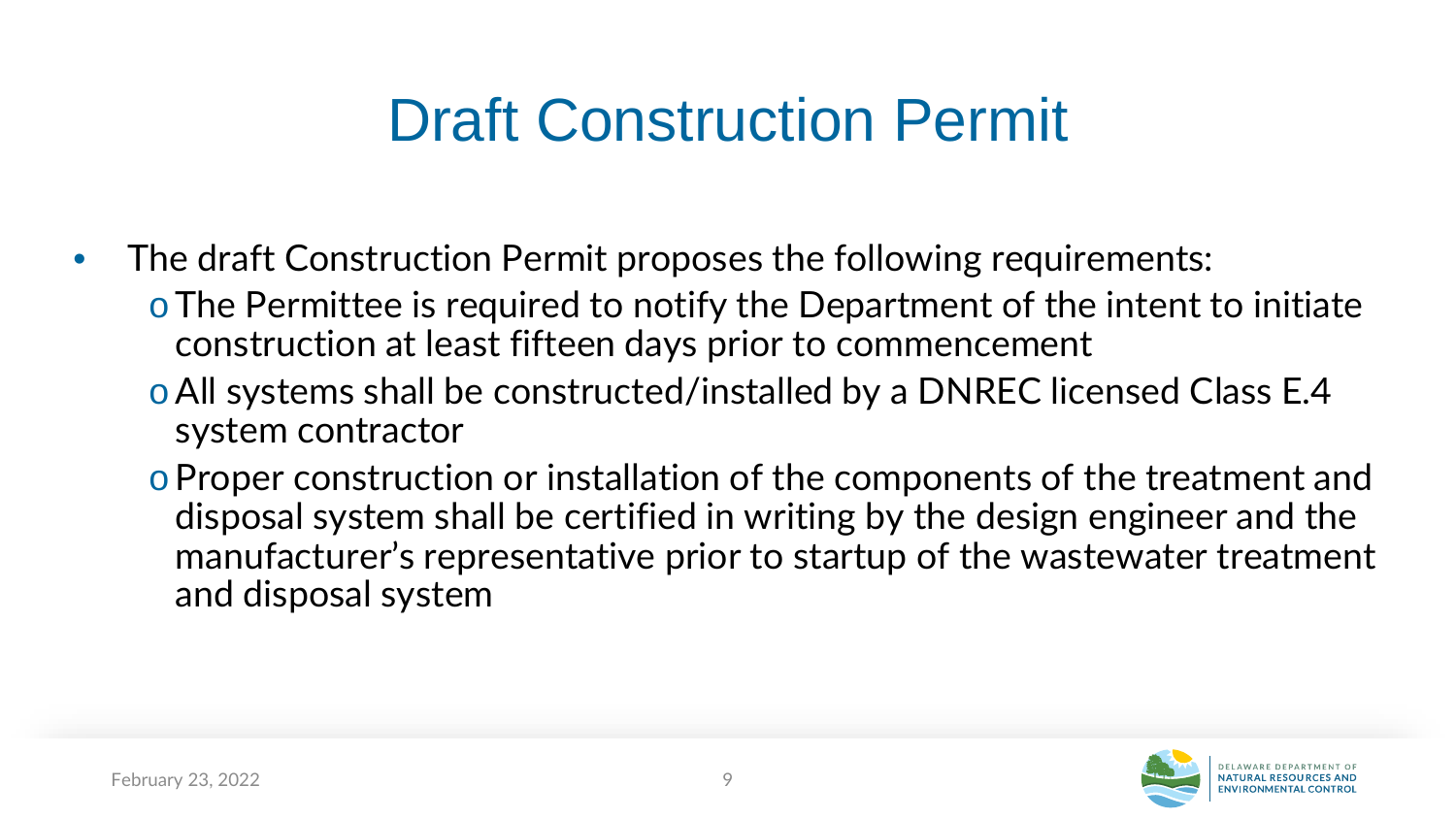#### Draft Construction Permit

- The design engineer shall periodically review the construction work to ensure compliance with design specifications
- The Class E.4 system contractor shall contact the design Engineer, licensed operator and the Department's Groundwater Discharges Section to schedule an inspection prior to completion of construction
- Upon completion of construction, the Permittee shall provide the Department's Groundwater Discharges Section with the following items:
	- oDesign Engineer Inspection Report certifying the system has been constructed in accordance with the approved Design Engineer Report, Plans and Technical Specifications
	- oWastewater Treatment System As-Builts

oAmended Operation and Maintenance (O&M) Plan

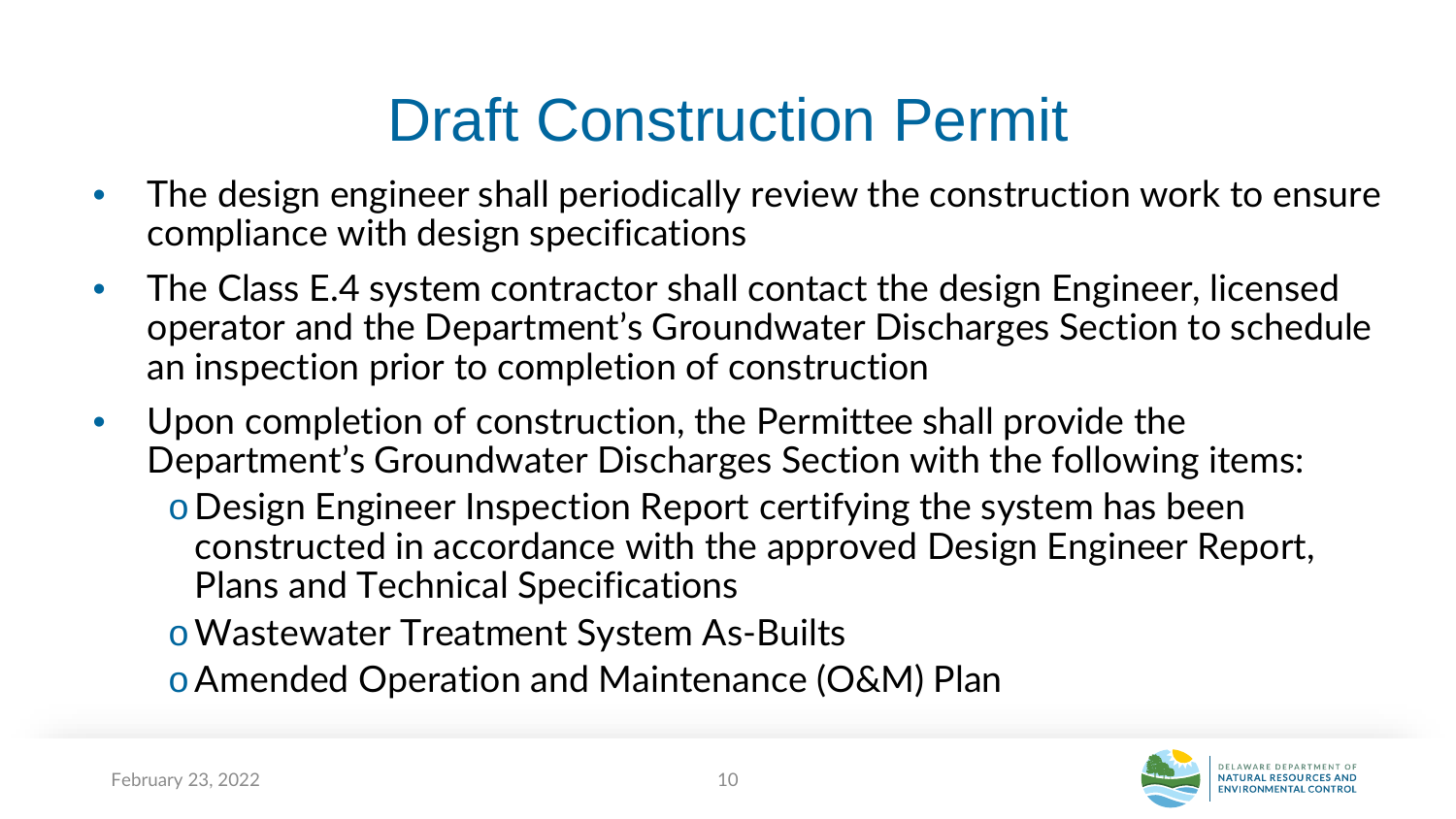- Upon completion of the proposed wastewater treatment system authorized by Construction Permit, submission of all required reports and other documentation, and upon receiving written approval from the Department, SRRF would be authorized to receive and treat wastewater from within AWMI's service territories in Sussex County, Delaware
- This requires the current Operations Permit to be amended to delineate operational requirements during Phase 1 as well as Phase 2

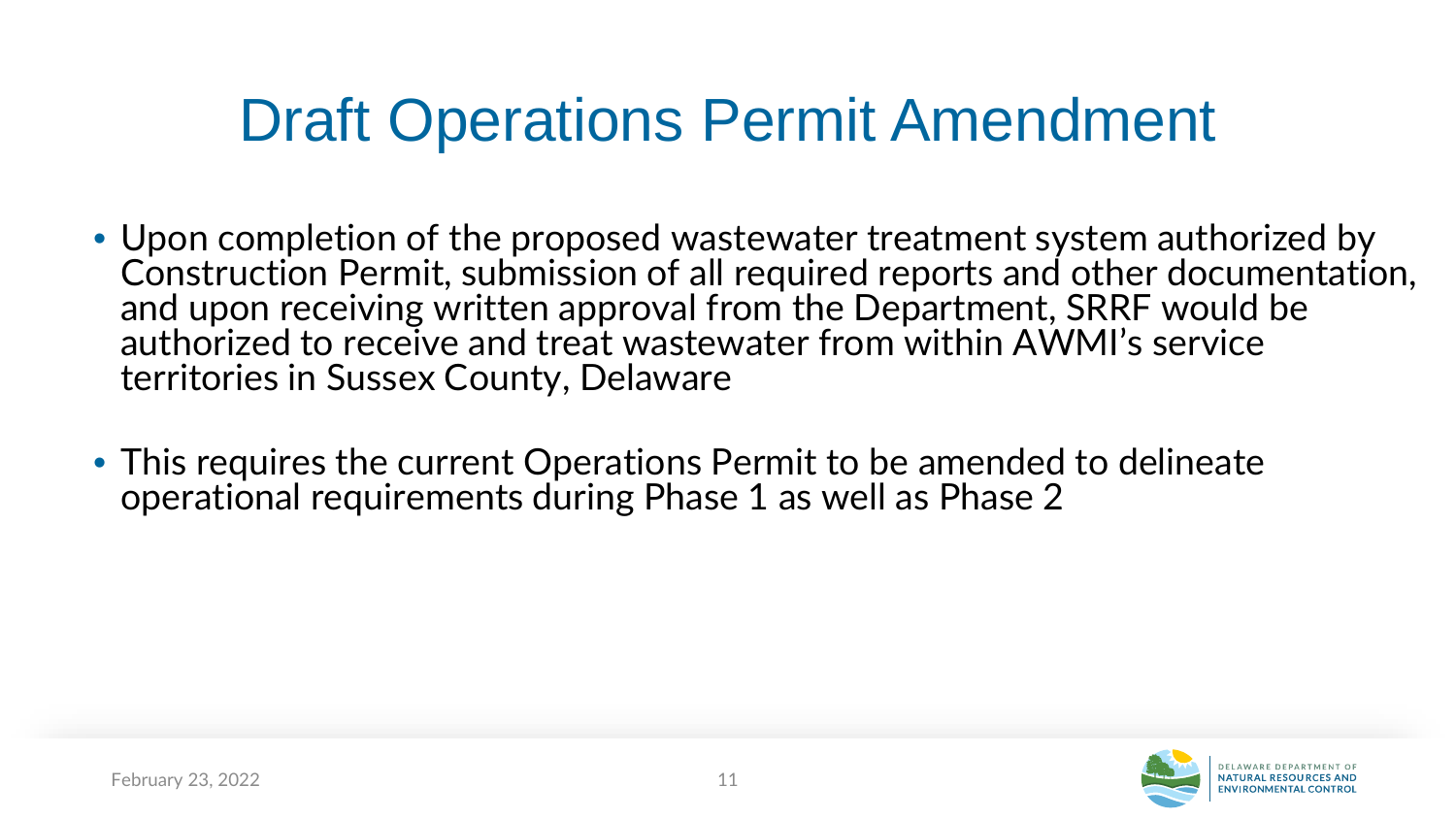- Influent Volume Limitations:
	- Allen Harim Foods, LLC (Allen Harim)
		- Average daily flow 1.5 MGD
		- Peak daily flow of 2.0 MGD
	- SRRF wastewater treatment system
		- Average daily flow 0.625 MGD
		- Peak Daily Treatment Capacity: 1.25 MGD
	- Combined capacity
		- Combined Average daily flow 2.125 MGD
		- Combined Peak Daily Flow: 3.25 MGD

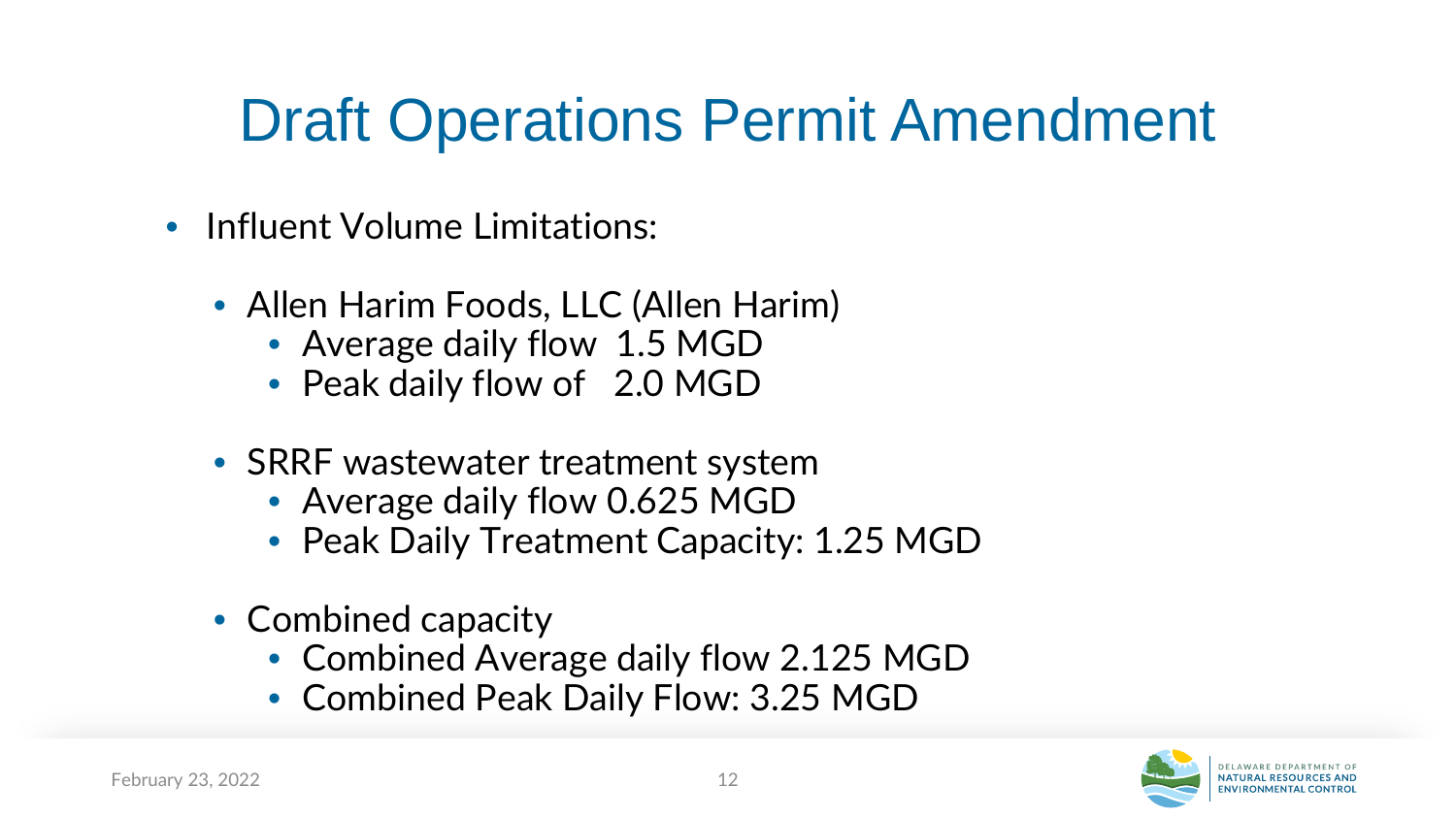- Design Effluent Nitrogen Concentration
	- oAllen Harim waste stream:
		- SRRF is designed to receive an effluent Total Nitrogen concentration of 30 mg/L from Allen Harim's wastewater treatment system
	- oPhase 2 SRRF wastewater treatment system
		- SRRF's new wastewater treatment system is designed to treat wastewater effluent to a daily average Total Nitrogen concentration of 10 mg/L
	- oPhase 2 SRRF combined blended effluent
		- The Phase II operation is designed to combine and blend the SRRF treated wastewater with the Allen Harim treated wastewater within the storage lagoon
		- For a combined effluent daily average Total Nitrogen concentration of 24.1 mg/L which will be reduced further via plant uptake

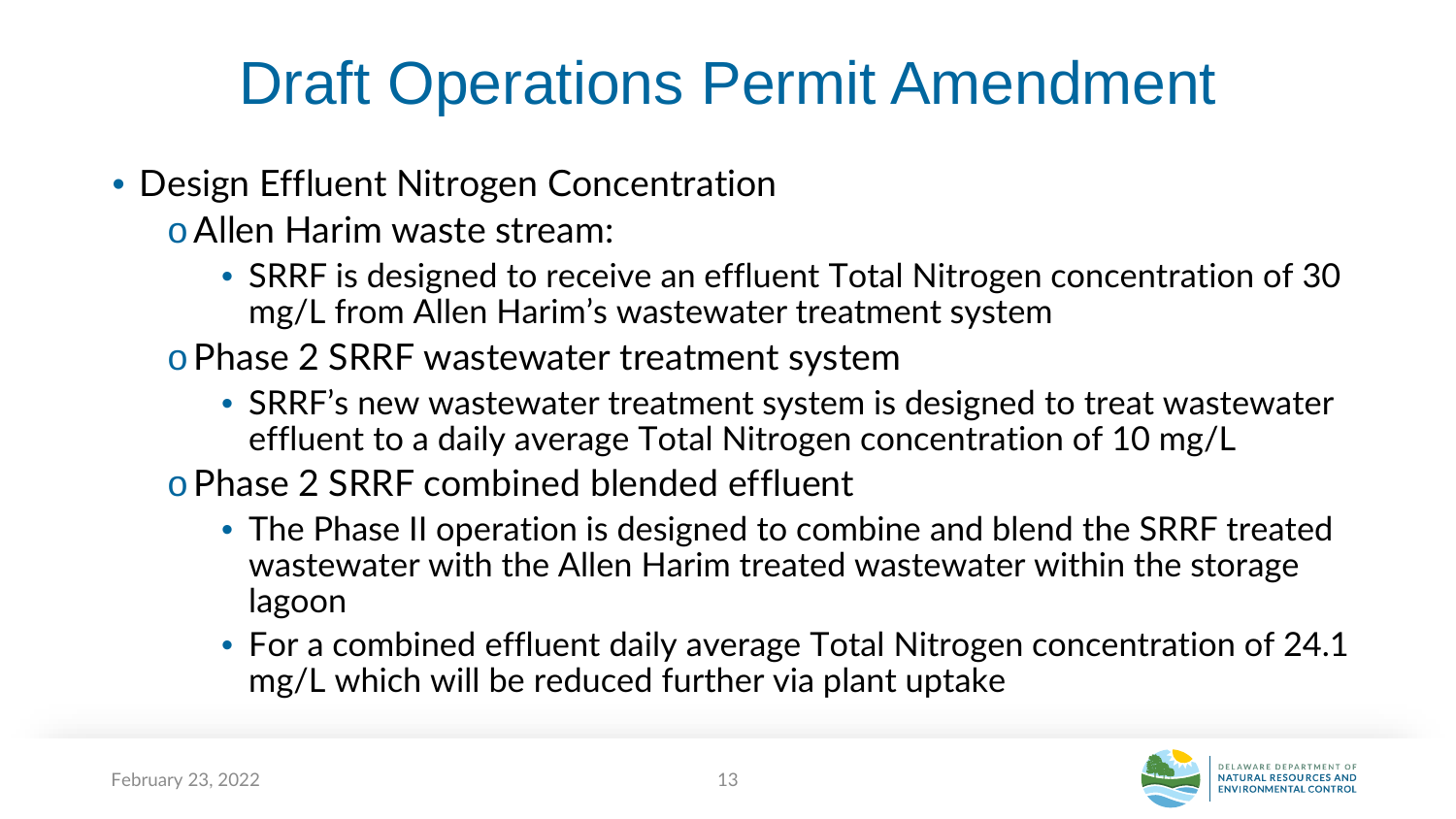- Facility Classification
	- oIn accordance with the *Regulations Licensing Operators of Wastewater Facilities*
		- The facility classification has been increased from a Class I to a Class IV
	- oThe SRRF would therefore be required to be under the direction of a Class IV Licensed Operator in Direct Responsible Charge of the Facility

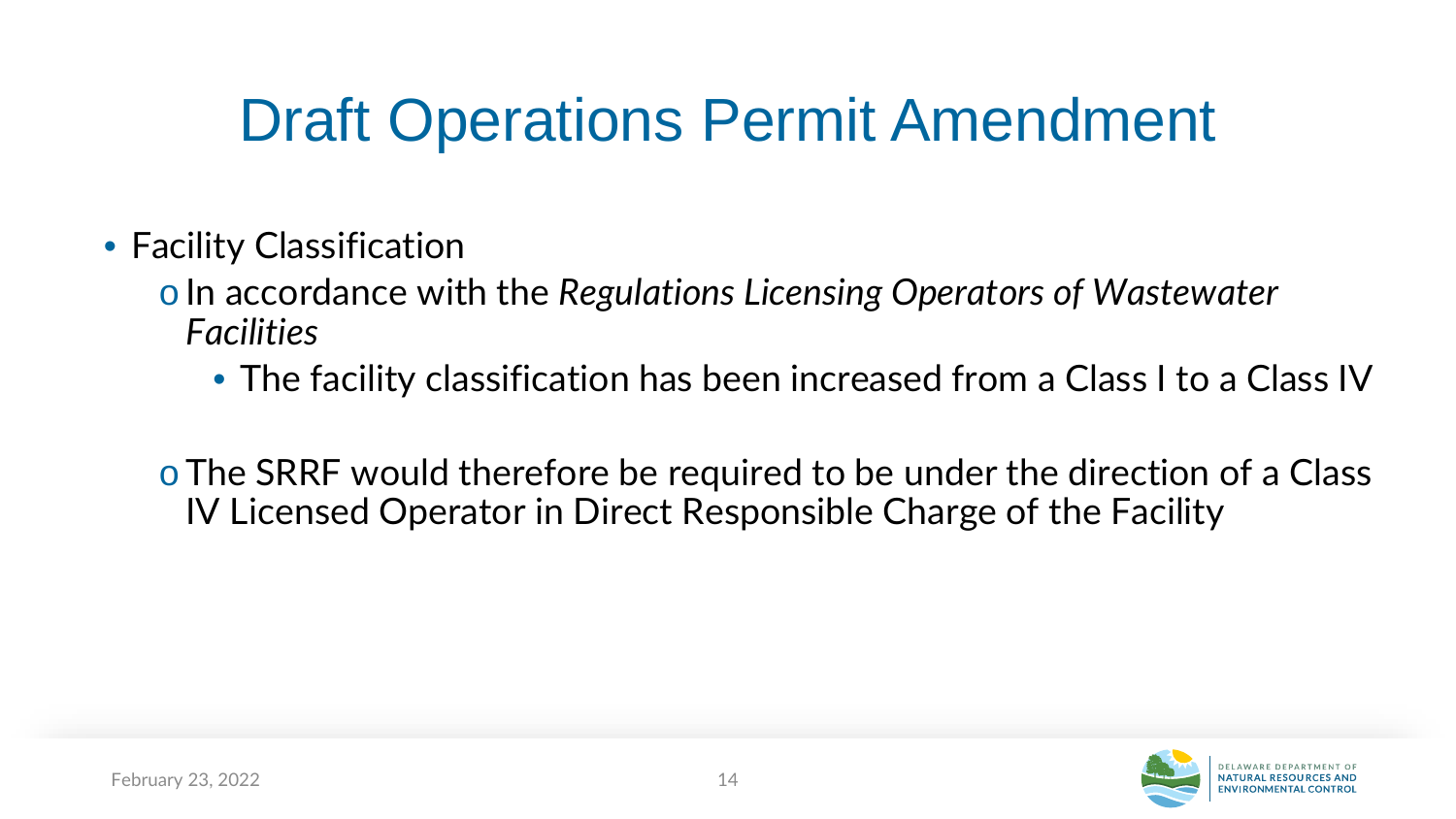- Contingency Plans for the Phase 2 Wastewater Treatment System oTotal Nitrogen
	- If duplicate analysis determines the effluent Total Nitrogen exceeds 10 mg/L, the Permittee will perform the following actions
		- Submit Notification to the Department
			- Department will determine if diversion is required
		- Increase Monitoring Frequency
		- Perform a System Evaluation
	- If contingency plan is enacted more than 3 times in a 12-month period, the Permittee will submit an Engineer Report with proposed corrective actions and system upgrades

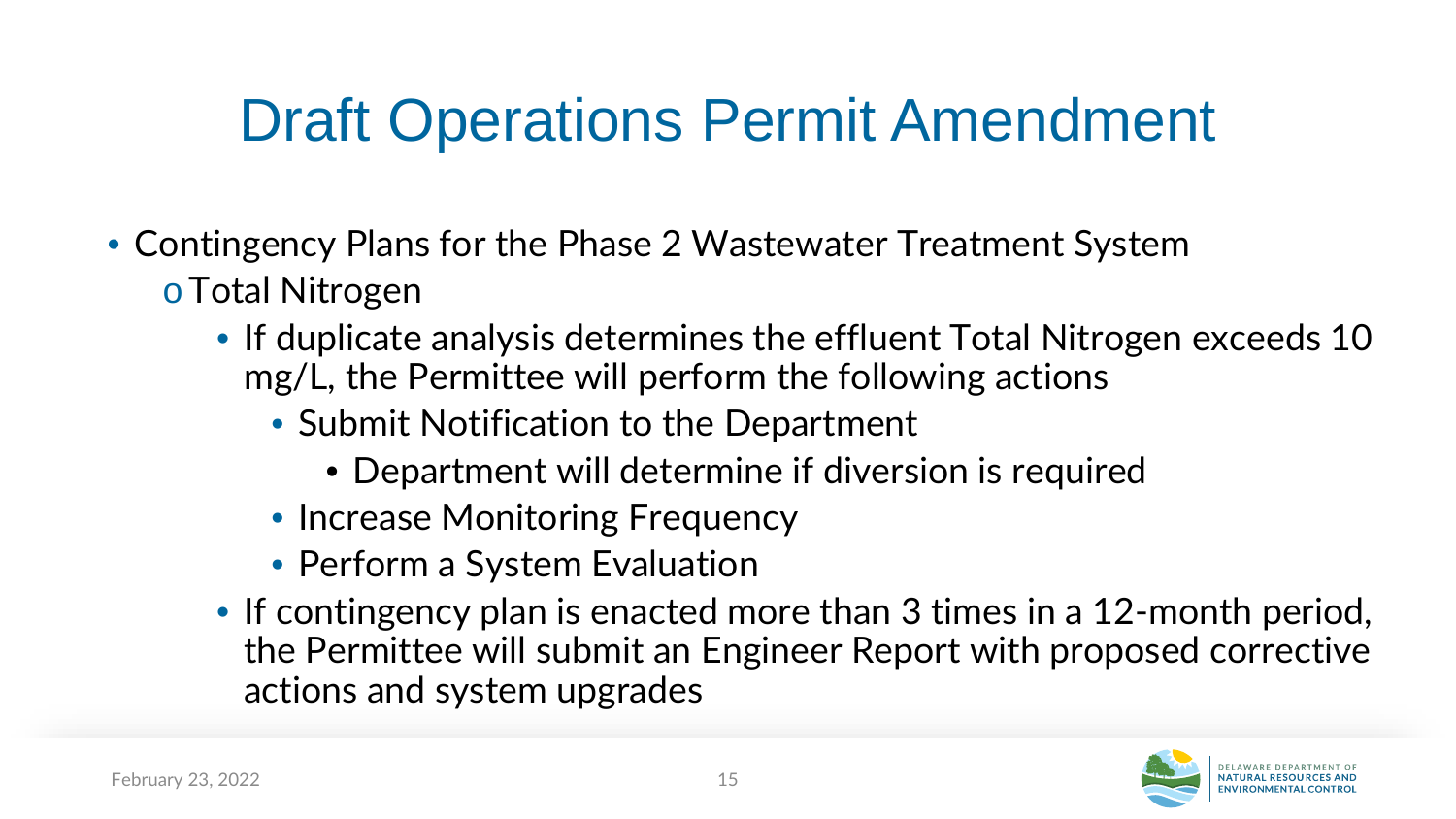- Contingency Plans for the Phase 2 Wastewater Treatment System
	- o Fecal Coliform Bacteria and Turbidity
		- If three analytical results within a 24-hour period documents the effluent Fecal Coliform Bacteria or Turbidity concentrations exceeds the permit limitations
			- Notification of the Department
			- Diversion is required
			- Increased monitoring frequency and filtration
			- Perform system analysis
		- If contingency plan is enacted more than 3 times in a 12-month period, the Permittee will submit an Engineer Report with proposed corrective actions and system upgrades

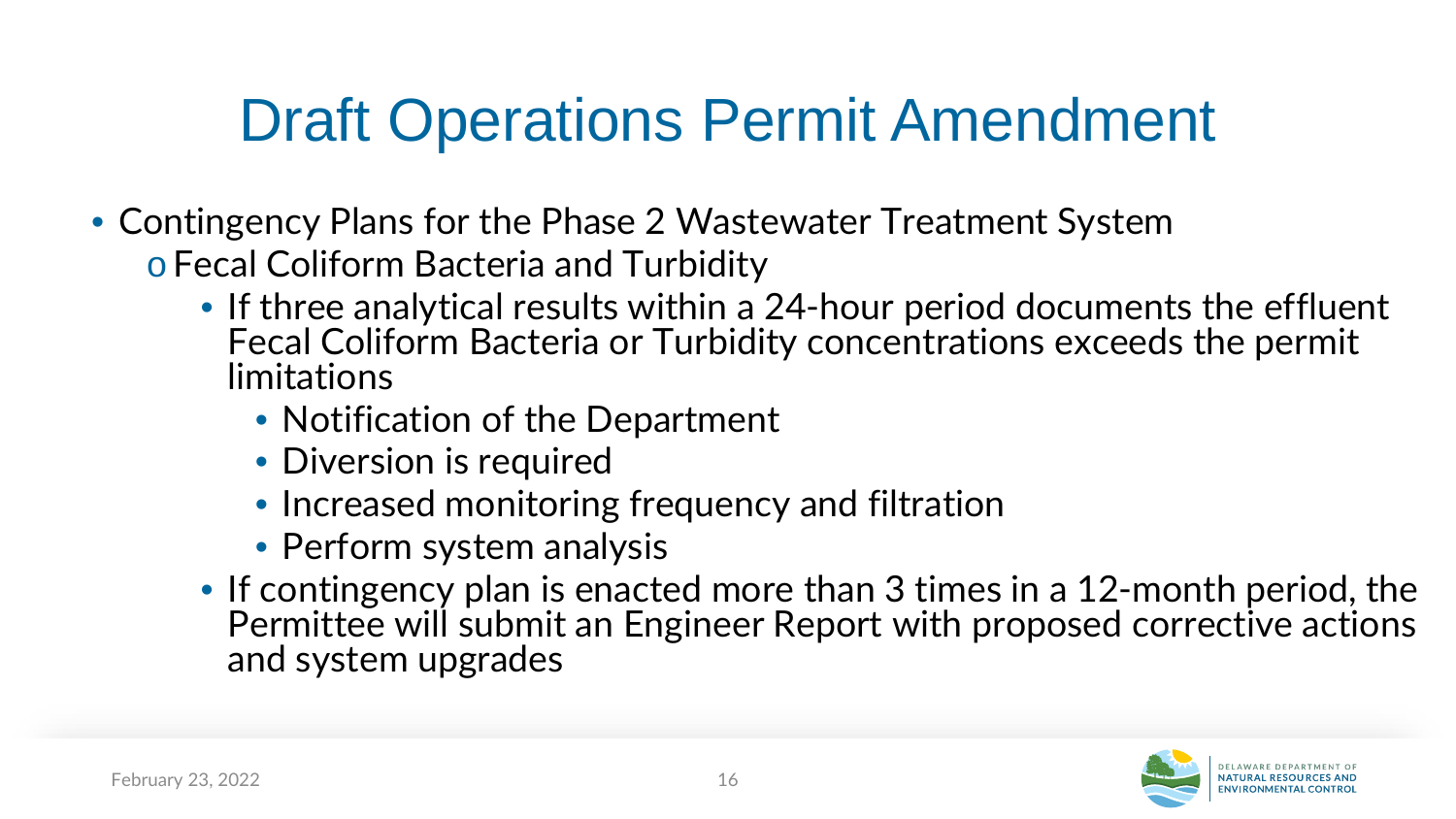- Influent Monitoring Requirements
	- o Phase I Allen Harim treated effluent entering the storage lagoon

o Phase II SRRF treatment system influent

- Effluent Monitoring Requirements
	- o Phase I Allen Harim treated effluent discharged from the storage lagoon o Phase II SRRF treated effluent (two points of compliance)
		- Wastewater Treatment System
		- Post-Storage Discharge of Blended Treated Effluent
- Soil Monitoring
	- oMetals testing is now required Annually
- Vegetative Monitoring
	- oVegetative Analysis is now required Annually

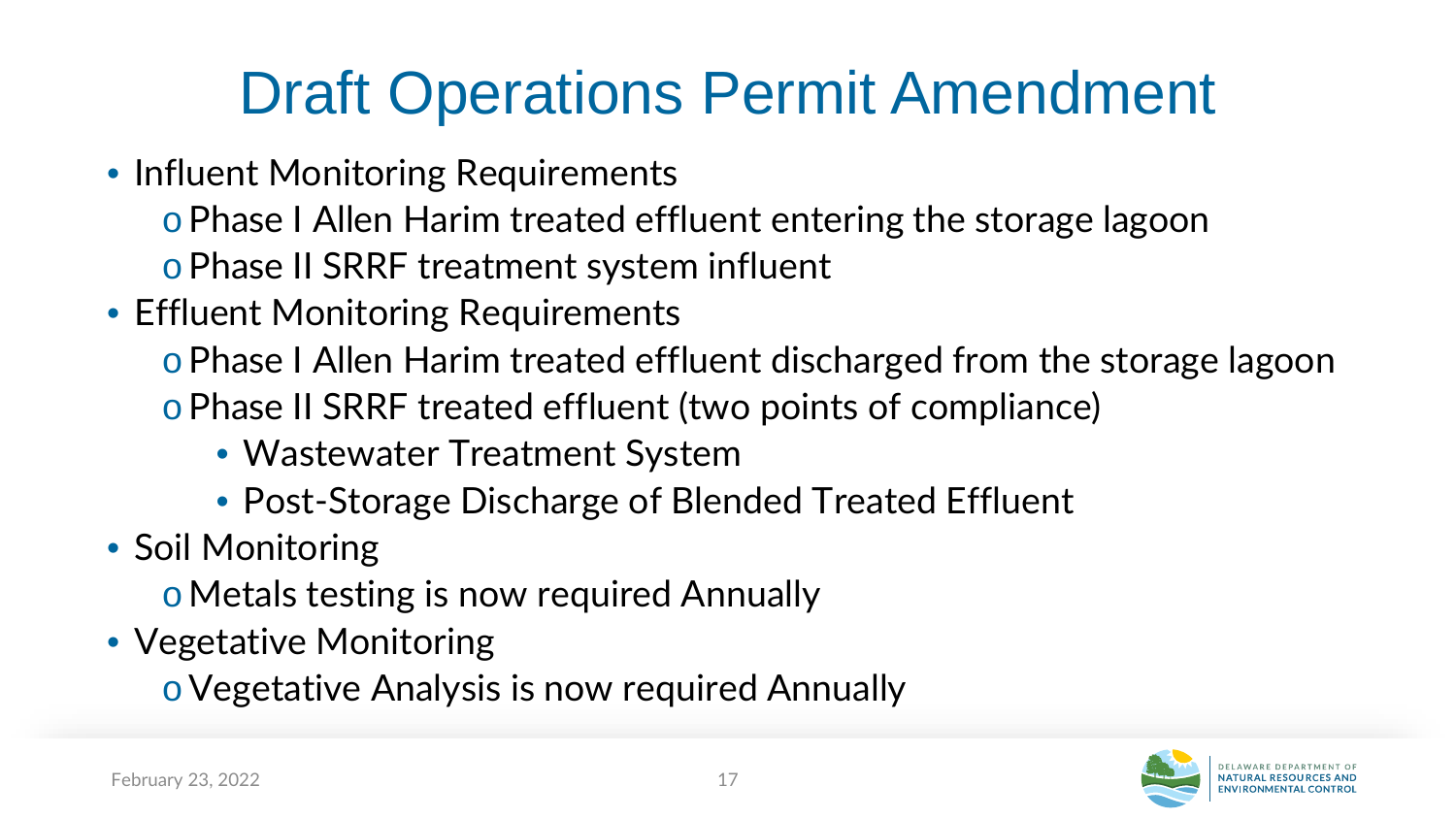#### **Conclusion**

- Phase 2 Application received by the Department
- If approved, the Department would issue a Construction Permit and an Operations Permit Amendment
- The permits have been drafted to include operational requirements, monitoring and requirements and contingency plans designed to protect public health and the environment

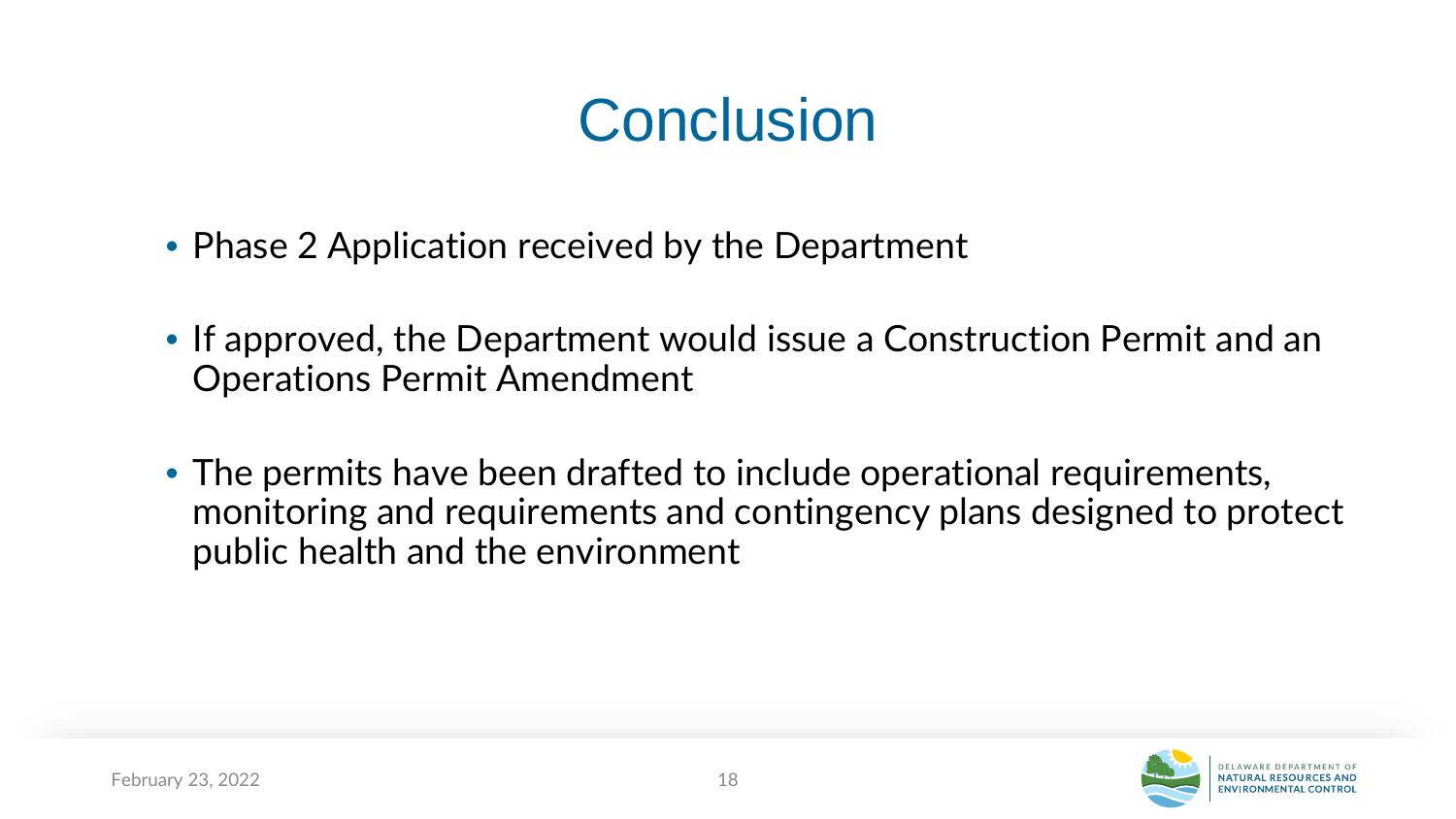## **Public Hearing Exhibits**

- Exhibit 1: DNREC On-Site Regulations and Guidance Documents – January 11, 2014
- Exhibit 2-8: Artesian February 2021 Application Package
- Exhibit 9: DNREC Draft Construction Permit 359288-03 AWMI
- Exhibit 10: DNREC Draft Amended Operations Permit 359288- 02 – AWMI
- Exhibit 11: December 9, 2021, AWMI Letter Commenting on Pre-Hearing Draft Amended Operations Permit
- Exhibit 12: Public Meeting Calendar Notice of the Public Hearing

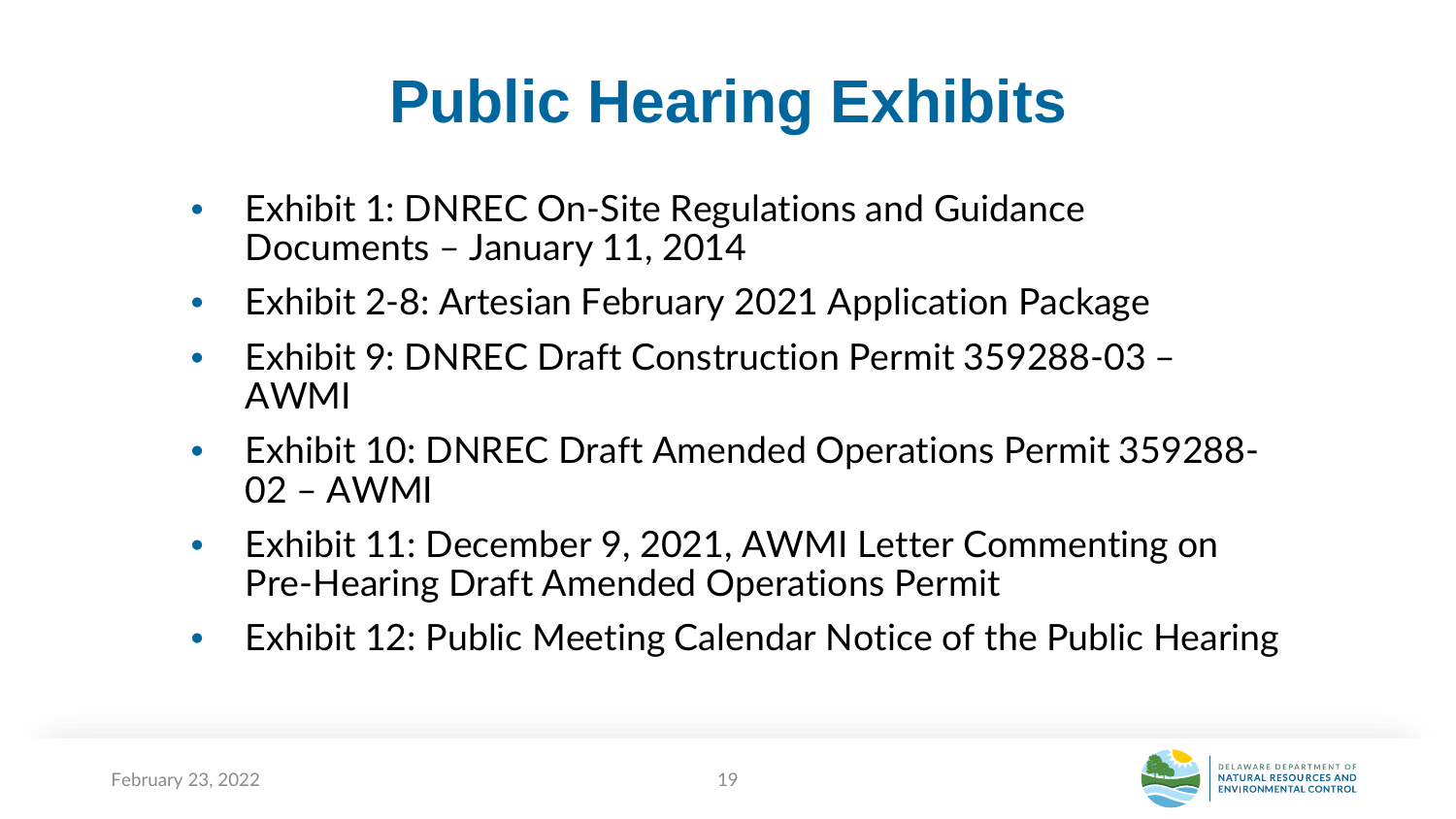## **Public Hearing Exhibits**

- Exhibit 13: Virtual Public Hearing Event Page
- Exhibit 14: DNREC Website Public Notice of the Public Hearing
- Exhibit 15: Public Notice of the Public Hearing in the Delaware State News
- Exhibit 16: Public Notice of the Public Hearing in the News Journal Exhibit 17: DNREC Construction Permit 359288-01 – AWMI -SRRF Phase 1
- Exhibit 18: DNREC Operations Permit 359288-02 AWMI SRRF Phase 1
- Exhibit 19: DNREC Presentation